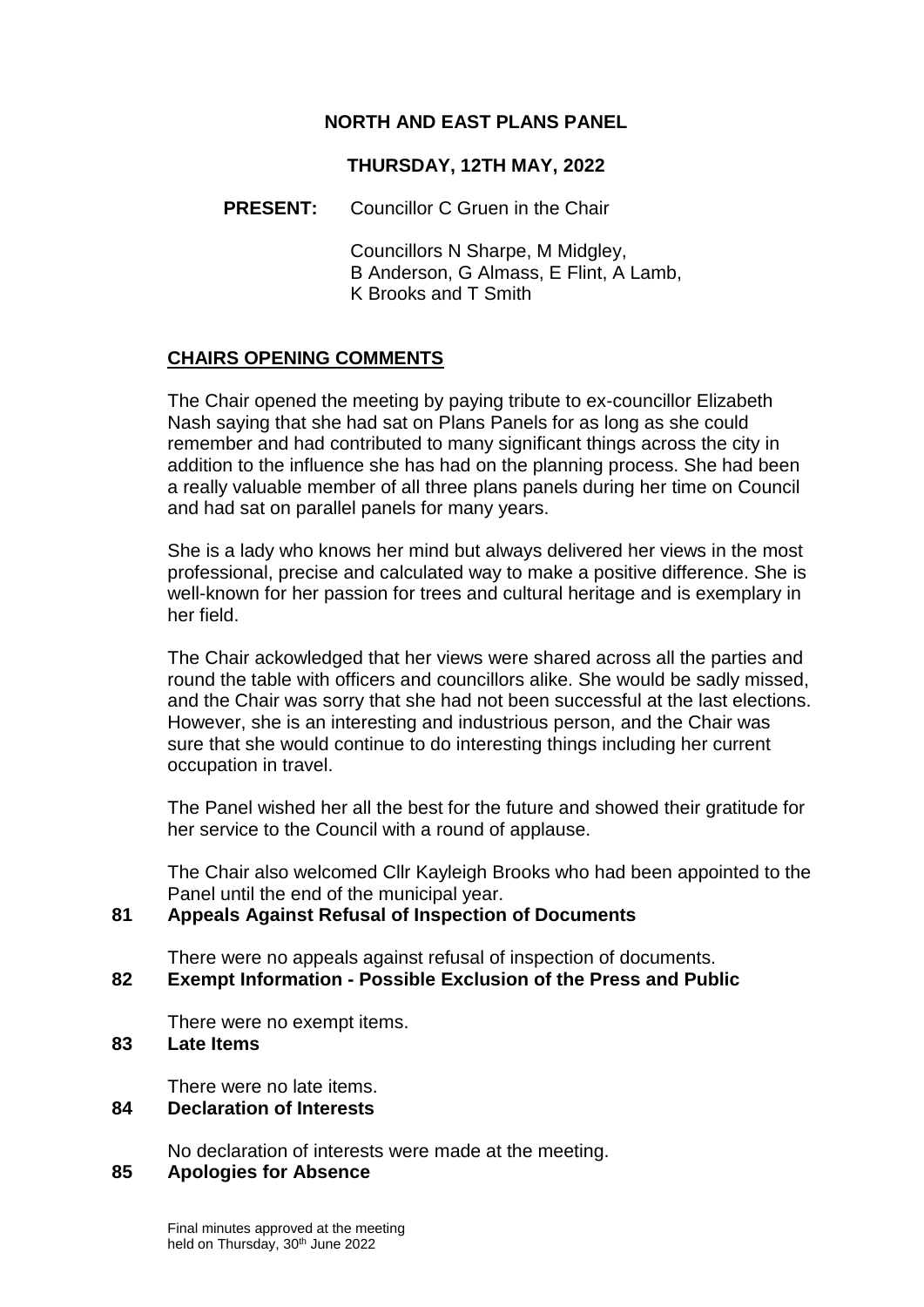Apologies for absence were received from Cllr R Stephenson. Cllr T Smith was present at the meeting as his substitute.

# **86 Minutes - 7th April 2022**

**RESOLVED** – To approve the minutes of the meeting held on  $7<sup>th</sup>$  April 2022 as a correct record.

**87 18/06617/FU - Hybrid application for full planning permission for extensions and annexe building to existing clubhouse including changes to the car park, the construction of 35 holiday lodges with associated landscaping and parking and outline planning for change of use of agricultural land to golf course, realignment of the existing driving range, creation of adventure golf area and alterations to existing golf course to create footgolf course.**

The report of the Chief Planning Officer presented for Members consideration a hybrid application for full planning permission for extensions and annexe building to existing clubhouse including changes to the car park, the construction of 35 holiday lodges with associated landscaping and parking and outline planning for change of use of agricultural land to golf course, realignment of the existing driving range, creation of adventure golf area and alterations to existing golf course to create footgolf course.

Members had attended a site visit and were shown slides and photographs throughout the officer presentation.

The Planning Officer presented the application providing the following information:

- Since the publication of the agenda a petition signed by 503 people objecting to the application with individual comments had been received along with another 5 letters of objection. Members were advised that the issues were as had previously been raised and had already been covered in the report. An update however was therefore provided on the number of representations received (as quoted in the report). 91 letters in support, 97 letters in objection plus the 503 on the petition plus 3 letters with general comments.
- A position statement in relation to this application was brought to Panel on 5<sup>th</sup> November 2020. Since this date numerous changes had been made to the scheme. The main changes included a reduction in the scale of the main clubhouse building and alterations to the design to give the building a more rural appearance whilst also enhancing its eco credentials. There had also been a reduction in the number of lodges from 37 to 35.
- This was a hybrid application seeking full planning permission for the clubhouse extension and holiday lodges and outline permission for the remaining elements including the footgolf course, adventure golf, academy course and realigned driving range.
- The 35-unit eco lodge development was proposed on the existing Par 3 and footgolf course to the south of the existing clubhouse and School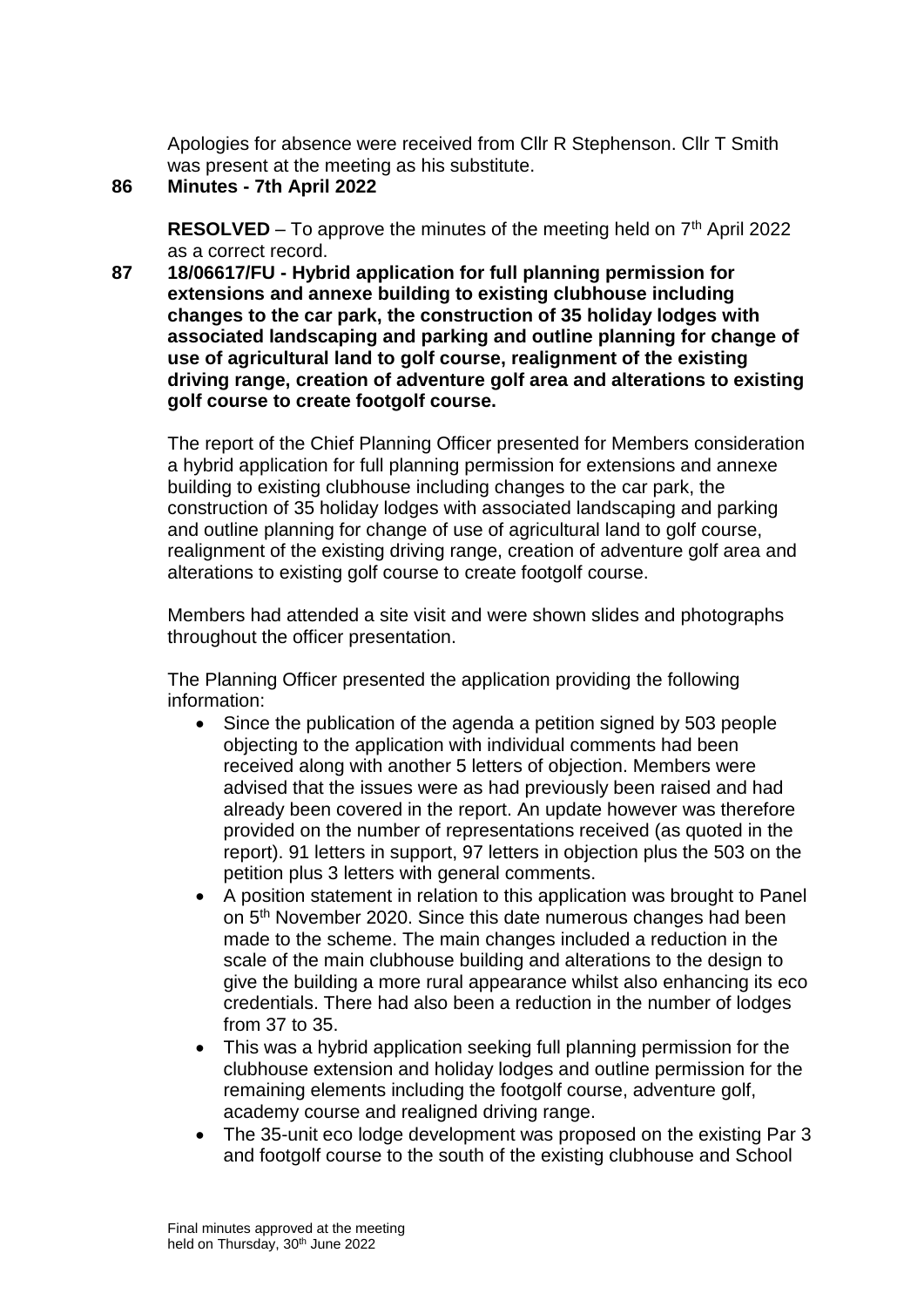Lane. The proposed units were 7 four bed units and 28 two bed units constructed of timber with stone detailing and incorporated green roofs.

- The Golf Club is located in land defined as Green Belt and Special Landscape Area, to the west of the site is Wike Village, a small hamlet with no services and limited community facilities. The site is near the Harrogate Road which is the main route to the Grammar School at Leeds. Access to the site would be via School Lane which is a narrow lane part-made and part-unmade with some passing points. It was noted that there are other golf courses situated in the local area of north Leeds including Alwoodley, Moor Allerton, Sandmoor, Headingley, Horsforth, Scarcroft, Brandon and Cookridge Hall.
- It was acknowledged that the two-storey clubhouse has had some side extensions and houses a club shop and changing rooms. The club currently has parking for 204 cars.
- The main 18-hole golf course would remain unchanged with the current Par 3 course becoming the footgolf course.
- It was noted that the unauthorised driving range development was to be removed and Members were requested not to take this into consideration.
- The redeveloped and extended clubhouse proposals included:
	- o Lower ground floor: Plant room, lobby, kitchen, WC's, adventure golf room, driving range store
	- o Ground Floor: Bar kitchen, golf club bar area with large external patio area, function entrance, WC's, golf reception area, pro shop, changing rooms, office, teaching bays, 15 driving range bays, footgolf sports bar with external terrace and storerooms
	- o First Floor: Large function room with balcony terrace, 2 meeting spaces with balcony terrace, kitchen, pre-function room, function store, staff office/ meeting room, WC's, multi-functional studio class/ teaching space, teaching bay, 15 driving range bays
	- o Second Floor: Gym, health spa reception area with external balcony, health spa lounge with external balcony, 3 health spa treatment rooms, sauna/steam spa, storage room.
- The table at paragraph 97 of the report was highlighted to show the current measurements and the proposed measurements for the current scheme of the clubhouse.
- CGI images of the proposed clubhouse were shown and presented an attractive frontage with landscaping and solar panels. CGI images were also shown of the proposed eco lodges both during the day and at night, alongside proposed landscaping including the formation of a lake.
- Paragraphs 68 and 69 were highlighted to provide an explanation of what considerations should be taken into account in regard to any proposed development and / or the construction of new buildings in Green Belt. Such development is to be regarded as inappropriate in the Green Belt, unless certain exceptions can be applied
- The officer highlighted that the report's analysis had involved looking at the proposal as distinct elements with its components separated – as some of the development proposed could be regarded as appropriate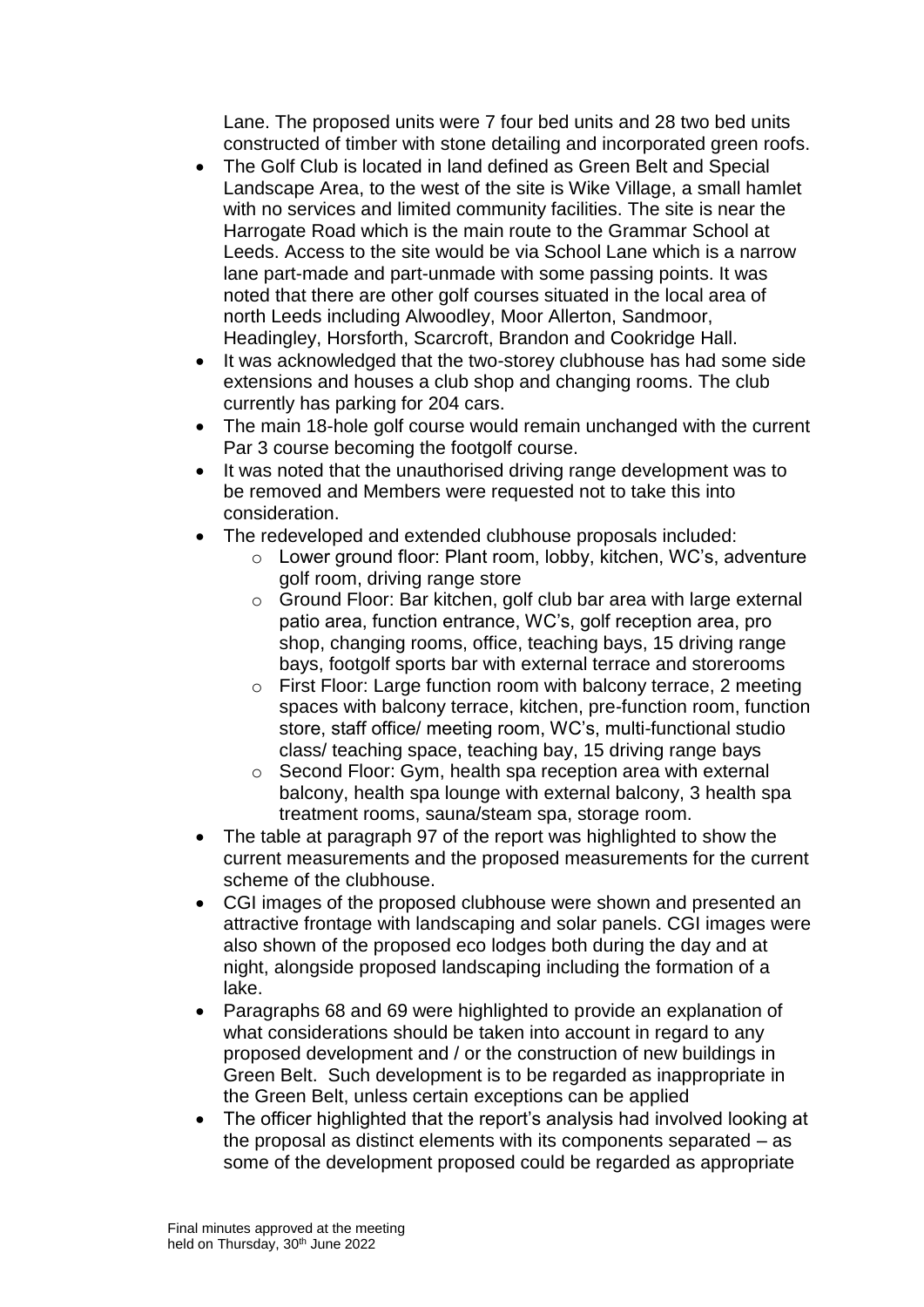development in the Green Belt under the provisions of the NPPF, but other elements could not.

- In particular, it was noted that the holiday lodges did not any of the exceptions provided for within the NPPF.
- In relation to other elements of the scheme proposed, it was noted that exceptions could be applied – such that the elements may be regarded as appropriate development, but then the consideration arises as to whether there is harm caused to the openness of the Green Belt. Officers were also of the view that the adventure golf area proposed some significant structures and the scale of these would not provide openness. There was also the consideration of the visual impact from School Lane and bridle path.
- Planning officer's concerns included:
	- $\circ$  The 3-storey clubhouse was of significant bulk
	- $\circ$  The lodges would have more lighting impact than the current golf course
	- $\circ$  The proposal was stretching the boundaries and at odds with the wider area, the current golf centre sits neatly into the landscape.
	- o There are currently no transport links to the golf centre and the proposal would increase the use of cars.
- Benefits were highlighted such as economic benefits in the creation of jobs and an uplift in visitor numbers, boosting tourism to the area.
- It was noted that no issues had been highlighted by Highways or Flood Risk Management.
- It was noted that paragraph 141 set out the factors, propounded as 'Very Special Circumstances' by the applicant. The officer considered each of the proposed 'Very Special Circumstances' in turn, explaining for Members (1) which could *in principle* be deemed 'Very Special Circumstances and (2) which officers considered *in this instance* were deemed 'Very Special Circumstances'.

Stephen Cirell attended the meeting as an objector to the application and informed the Panel of the following points:

- Mr Cirell said that he lived in Wike and represented the residents of Wike who had formed a group in opposition to this application and he was speaking with the support of all the residents of Wike.
- He emphasised the key issues with the application being traffic, noise, pollution and drainage.
- He was of the view that this was not the location for such a scheme as proposed which he likened to a Centre Parcs style development. He said it was an important Green Belt area. Green Belt is important, and he was of the view that the Council rightly defends the Green Belt.
- Further, there are no public transport links to Wike which means more traffic would be generated on roads which already struggle to cope. He said that local ward members and the police were aware that there were often accidents in this location. It is a small hamlet with only 38 houses.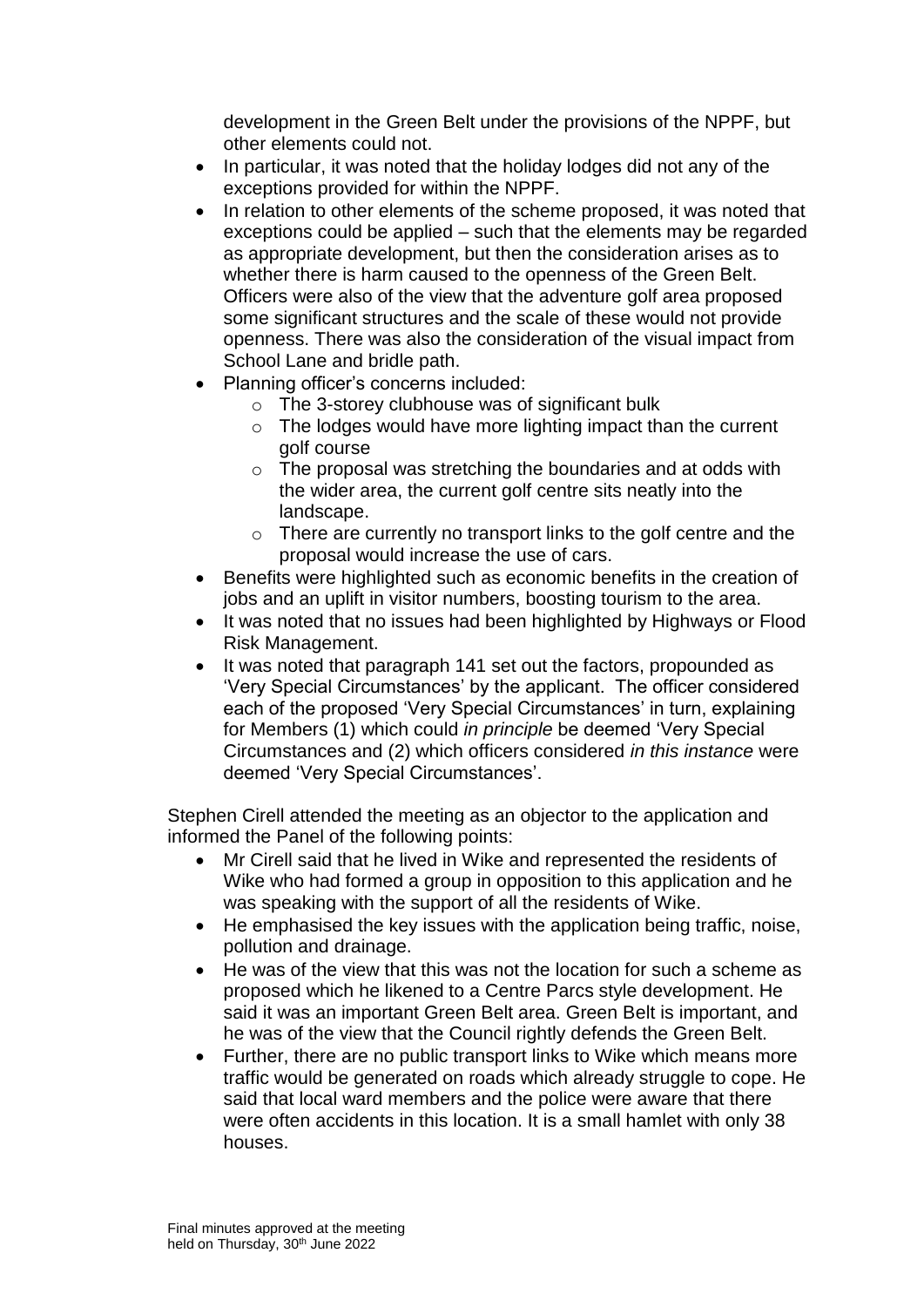- He agreed with the planning officer that there were no Very Special Circumstances to warrant this type of development and in his view the applicant had done little to reduce the harm to the Green Belt.
- There is no support from local residents, all letters in support had been from club members or supporters of the Park Lane group. He said that the golf club had made no effort to engage with the local community and ask for input which might shape a scheme that was acceptable.
- He said that 3 of the 5 Parish Councils were also in opposition to the scheme.
- He said the residents were deeply concerned about the impact on traffic, drainage, noise and pollution. If the application was to be granted it would double the size of Wike.
- Mr Cirell as an Environmental Advisor was of the view that the scheme lacked any green credentials.
- It was his view that the scheme was all about money, the applicant had accepted that the golf club was not sustainable in its current form and needed this development to survive. He thought it may set a precedent for other golf clubs in the area.

Responding to questions from Members, Mr Cirell provided the following information:

- When the application was first proposed letters were sent to the nearest 6 houses and they were invited to a presentation at the golf club, some had attended, and this was how the rest of the residents heard about the proposals. However, there has been no engagement with residents since.
- There have been speed issues along Wike Ridge Lane and a speed indicator device had been put up, but people do still speed along this road. The junction with School Lane, Forge Lane and Wike Ridge Lane are constantly seeing accidents and incidents some with injuries where the police have been called. The access to the golf club is a singletrack road which is a bridleway and with a narrow entry-point into the club land. Residents had concerns that if the function room was at capacity there could be 200 people trying to get in and out of the golf club along this narrow road which would be simply unsuitable for such increased usage.
- There is no public transport to Wike, although there is public transport at East Keswick. To get a bus he had to walk about 1 mile along busy roads which had no footpaths to the nearest bus stop at Harewood gate. Mr Cirell was of the view that most of the traffic accessing the club would be petrol cars which would cause pollution.
- The resident's group had written to the planning officer to raise concerns in relation to flooding, as it is proposed that drainage from the site would be drained into the small beck that goes towards East Keswick. This beck is insufficient and often floods – which was a problem which would surely only be exacerbated by any substantive development on the site.
- The size of the clubhouse and the holidays lodges were the parts of the planning application which caused the most concern to the residents.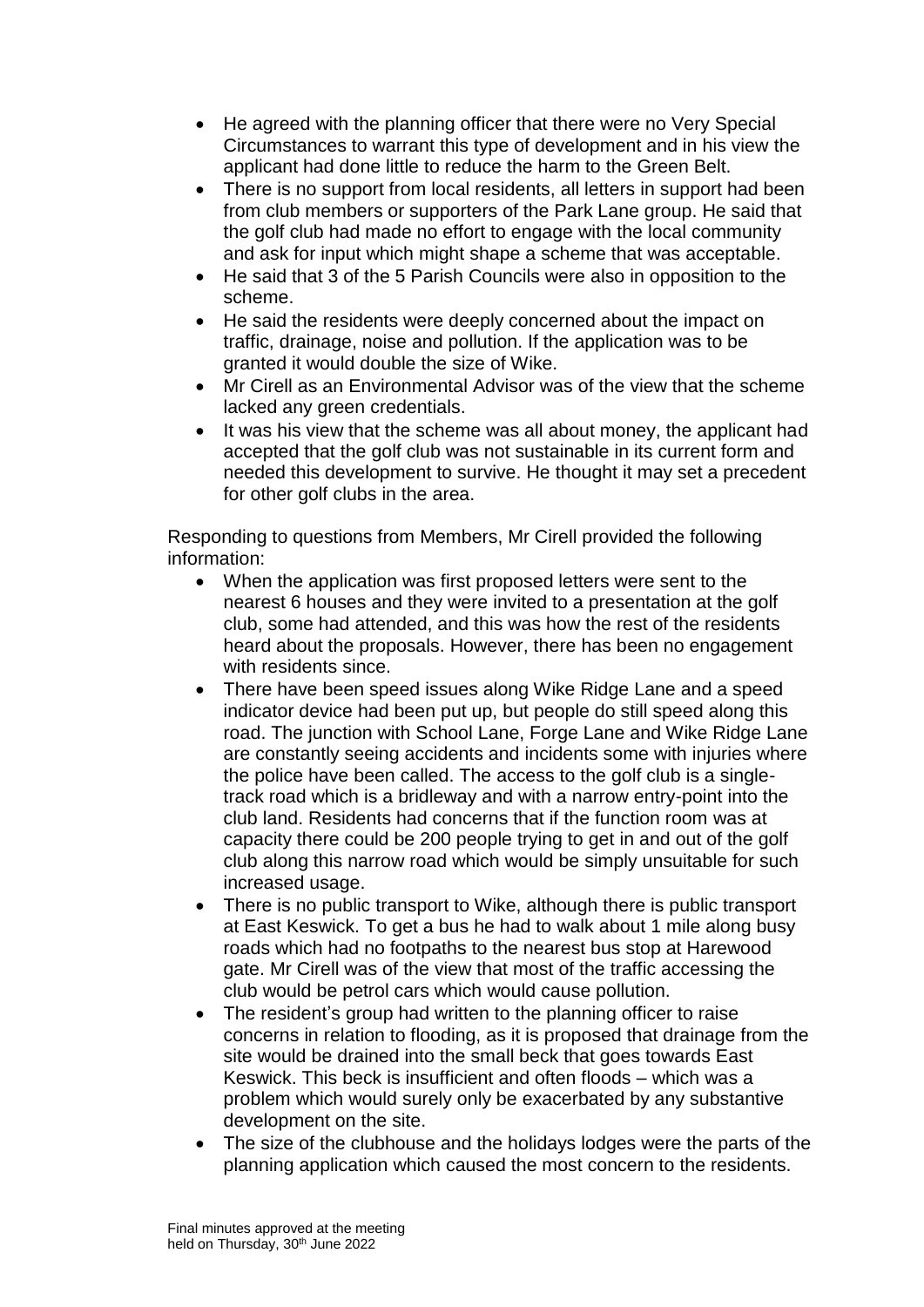- There is only one local convenience store near to the proposed lodges.
- Some properties in Wike would be able to see the clubhouse, although there was a concern in relation to the driving ranges which currently use floodlighting and this can be seen clearly, the concern was that with even more driving ranges and the holiday lodges light pollution would be increased.

Attending in support of the application were Mr Andrew Windress, Agent for the applicant, Cllr Abigail Marshall- Katung of Leeds City Council and Hanif Malik of Park Lane Foundation who informed the Panel of the following points:

- The applicant had responded to Members comments after the presentation at the November 2020 meeting (Position Statement).
- It is the applicant's view that this application for a sports facility is appropriate development in the Green Belt. The driving ranges and the clubhouse will be in use all year round and are larger than the existing, but this is because they are intended to be a regional facility of renown.
- The Very Special Circumstances for this development include, that local jobs would be created, tourism would be enhanced and the proposal included the planting of approximately 300 trees, alongside extensive provisions to bring biodiversity net gain.
- There had been no technical objections in relation to highways or drainage.
- In relation to the lighting Mr Windress said that the lights are outdated, and this has led to local concerns regarding light pollution. The lights for the driving ranges and holiday lodges would use more up to date technology.
- Cllr Marshall-Katung explained that she worked with the Park Lane Foundation which makes sport inclusive for all. She said that children from the inner-city schools were taken to the golf centre so they could enjoy the use of the driving range and the footgolf. The young children enjoyed the experience and were excited for this type of activity.

Responding to questions from Members the Panel were provided with the following information:

- It was recognised that without this scheme the golf centre would close, and it had been losing money. A viability assessment statement had been provided and that the wider Park Lane Group had been supporting the centre to date.
- £200,000 per year is needed to be input to maintain the golf centre's operation.
- Should the holiday lodges not be granted it would not be possible for the scheme to be amended to provide for hotel development, as a new planning application would be required to change the scheme or facility's existing use
- The holiday lodges would be self-catering lodges and it was envisaged that the visiting residents would eat on site and use the golf centre's restaurant. However, should it be required, the shop could be extended to stock more than snacks.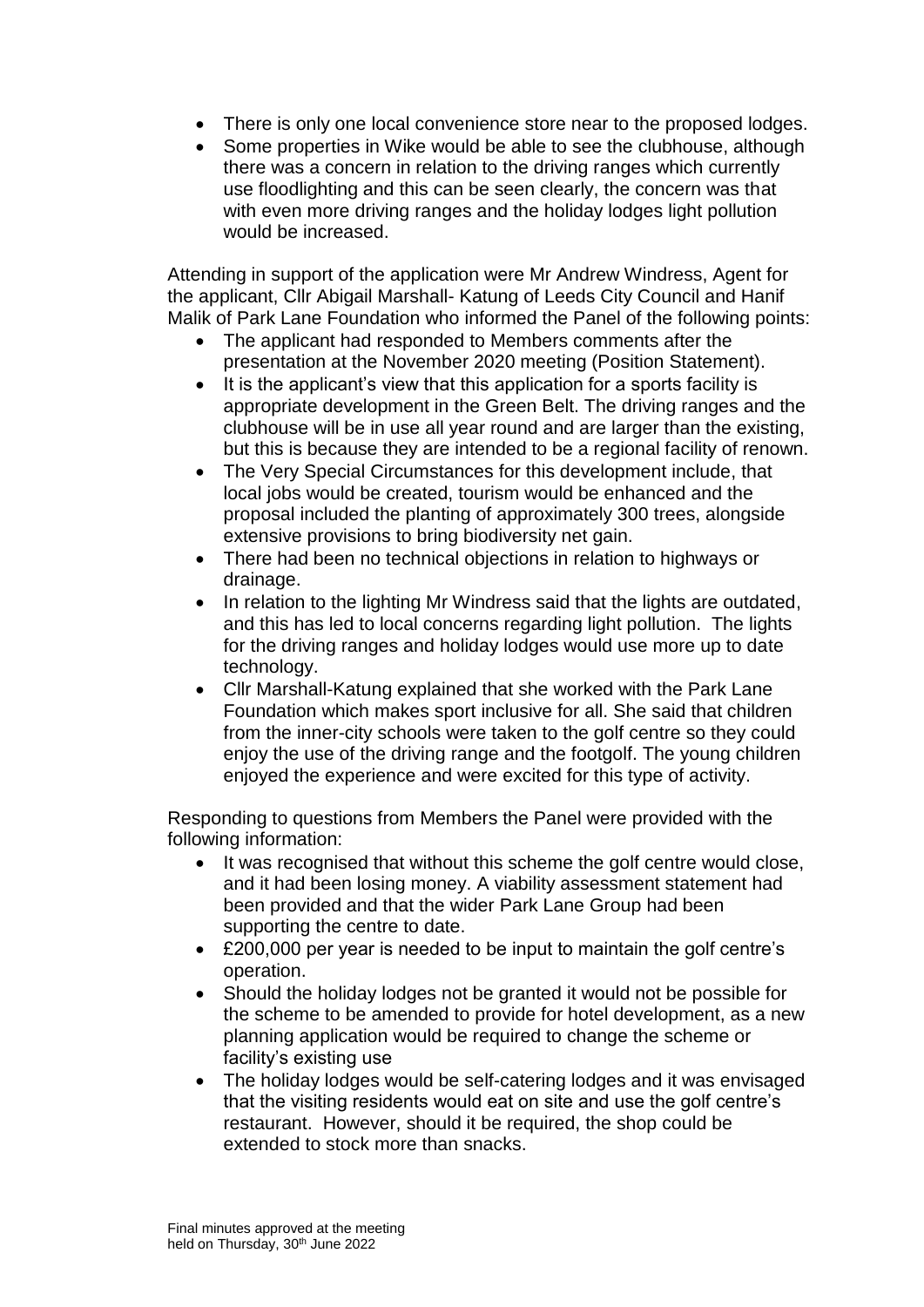- Cllr Marshall-Katung agreed to Chair a committee to ensure that delivery of the proposed community and inclusivity / diversity benefits would be achieved and delivered in practice
- It was acknowledged that residents had attended an initial presentation of the proposals. However, the Panel had heard that residents of Wike had not been consulted with since the initial presentation or their views taken into account. It was acknowledged by the applicant that the engagement with and consultation of local residents could have been improved upon.
- A sustainability consultant had been used for the eco lodges and the following credentials were listed:
	- o Low carbon emissions
	- o Heat pumps
	- o Solar Panels
	- o Green roofs
	- o BREEAM excellence ratings for clubhouse and driving ranges also
- Mr Malik explained the role of the Park Lane Foundation working alongside Leeds United, Rhinos Foundation, Leeds Beckett University and Leeds City College. He said that 6 different schools from the innercity areas used the golf centre for activities. Park Lane could offer transport to the centre if the school did not have any. He said that this golf centre was the only one in Leeds to be receptive to this type of scheme for young people with approximately 170 young people using this facility each week travelling by mini-bus on different days and times, therefore minimal impact on the road network. He was of the view that there was a misconception that this was a Centre Parcs style development. It was noted that Members were of the view that the work of the Park Lane Foundation was to be applauded and thought it would be a loss if this type of activity could not be accessed by young people in the city.
- In relation to the concerns of light pollution, this had been considered by the sustainability consultant who had advised on the latest lighting technology and that this would be used. It was noted that the driving range, although used throughout the year closed at 8pm during the winter months.
- Members were advised that the spa was only a small area of the development. The holiday lodges were to offer a different type of golfing holiday for those wishing to go together offering a relaxing space to spend time together rather than room only accommodation. It was also thought to be good accommodation for families.
- It was acknowledged that after the pandemic golf courses were the first type of sporting activity to open up due to the open nature of the sport. However, they had been closed during lockdown and had lost income. It was the view that reducing fees would not increase membership of the club to reduce the deficit.
- In relation to fulfilment of EN1 and EN2 this had been detailed in paragraphs 129 and 130 of the submitted report. It was acknowledged that the scheme would be of BREEAM standard and that the developers had gone further than usual to meet climate change policy.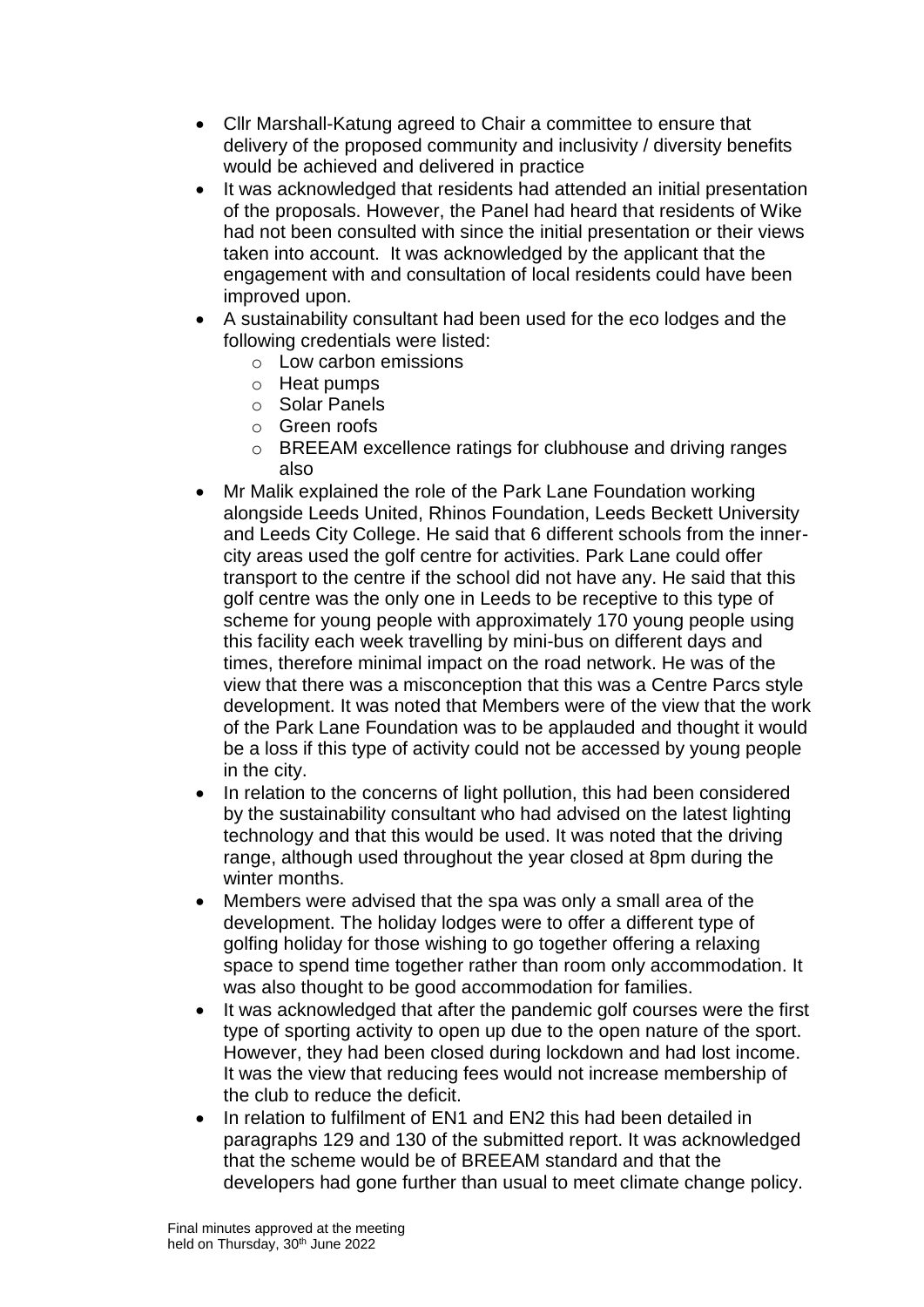- A robust assessment of traffic generation had been undertaken using similar sites. This had taken account of peak travel hours and peak weekend travel hours with no more than 100 trips being generated. It was acknowledged this had only taken account of peak travel times not for the whole of the day. The local junction had been assessed as being sufficient to cope with anticipated capacity. There were passing places already on School Lane.
- It was not envisaged that there would be such increased number of trips generated from such an increased number of vehicles that this would bring an adverse impact on highways.
- In relation to service vehicles this would be taken into account, so that servicing was not done during peak travel times.
- It was confirmed that 13 no. trees would be removed, with some removal due to the poor health of the trees in question. Approximately 300 no. trees would be provided as replacement.

Members comments included:

- A high bar is set for any development being able to take place in the Green Belt and the applicant could not evidence any Very Special Circumstances.
- There is a clearly established policy to dissuade development of holiday accommodation in the Green Belt. Such a type of development should therefore not be allowed to proceed.
- Lack of engagement with the community was disappointing.
- The holiday lodges were not necessary in this location. It was the view that the lodges had a good design which was sympathetic to the area. However, there was concern in relation to the number of lodges proposed and the location in the Green Belt. Further, the lodges would create the equivalent of a small hamlet of buildings in complete disproportionate to nearby Wike.
- The benefits for the community and the city undertaken by the Park Lane Foundation were admirable but greater detail regarding the numbers of young people taking part and from which areas would have been useful. Further, it had not been evidenced that this engagement and delivery of community benefits was not either (1) already taking place or (2) could not substantially continue if the development did not proceed.
- The development was too large for this location.
- To keep the footgolf, adventure golf and golf course was deemed acceptable as it was the view that these activities would keep the openness of the Green Belt. However, there had been no attempt by the applicant to "break bulk" in its presentation of the application – that is, considering its separate elements and proceeding on that basis.
- Concerns in relation to the generation of traffic and the impact on highways and the lack of public transport in the area.
- Viability information provided was not substantive enough to evidence that 'Very Special Circumstances' existed to justify the development. For instance, how many jobs would be created? Or how many would be lost if the development could not proceed?